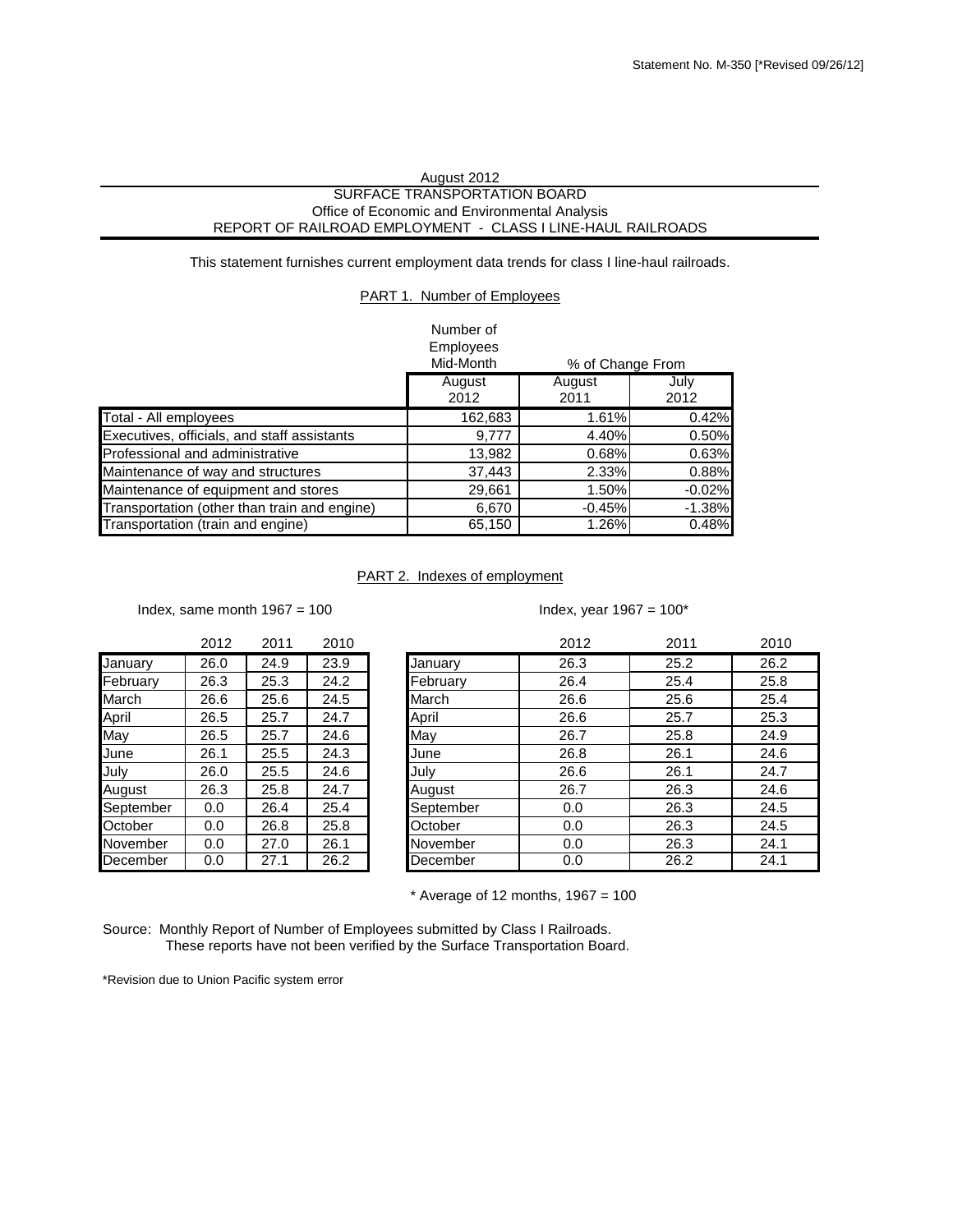|                                 |        | Executives,       |                                 |               |                               |                       |                  |              |
|---------------------------------|--------|-------------------|---------------------------------|---------------|-------------------------------|-----------------------|------------------|--------------|
|                                 |        | Officials, and    |                                 |               | Maintenance of Maintenance of | <b>Transportation</b> |                  |              |
|                                 |        | Staff             | <b>Professional and</b>         | Way and       | <b>Equipment and</b>          | (Other Than Train     | Transportation   |              |
|                                 |        | <b>Assistants</b> | Administrative                  | Structures    | <b>Stores</b>                 | & Engine)             | (Train & Engine) |              |
| <b>CARRIER</b>                  |        | L100              | L200                            | L 300         | L 400                         | L500                  | L600             | <b>TOTAL</b> |
| August 2012                     |        |                   |                                 |               |                               |                       |                  |              |
|                                 |        |                   |                                 |               |                               |                       |                  |              |
| <b>BNSF</b>                     | 130500 | 1,776             | 4,034                           | 9,095         | 7,279                         | 1,529                 | 17,120           | 40,833       |
| <b>CSX</b>                      | 121500 | 1,325             | 3,000                           | 6,760         | 5,038                         | 1,679                 | 11,154           | 28,956       |
| CN/GT Corp                      | 114900 | 365               | 590                             | 2,004         | 876                           | 388                   | 2,083            | 6,306        |
| (Includes all CN US Operations) |        |                   |                                 |               |                               |                       |                  |              |
| <b>KCS</b>                      | 134500 | 270               | 382                             | 492           | 377                           | 75                    | 1,290            | 2,886        |
| <b>NS</b>                       | 117100 | 1,904             | 2,699                           | 6,323         | 6,083                         | 1,429                 | 11,988           | 30,426       |
| SOO                             | 137700 | 323               | 361                             | 1,290         | 591                           | 238                   | 1,583            | 4,386        |
| UP                              | 139400 | 3,814             | 2,916                           | 11,479        | 9,417                         | 1,332                 | 19,932           | 48,890       |
| <b>TOTAL</b>                    |        | 9,777             | 13,982                          | 37,443        | 29,661                        | 6,670                 | 65,150           | 162,683      |
| <b>NRPC</b>                     | 103000 | 1,403             | 4,833                           | 2,912         | 4,935                         | 2,928                 | 3,386            | 20,397       |
|                                 |        |                   |                                 |               |                               |                       |                  |              |
|                                 |        |                   |                                 |               |                               |                       |                  |              |
|                                 |        | <b>August</b>     | <b>August</b>                   | July          |                               | % Change              |                  |              |
|                                 |        | 2012              | 2011                            | 2012          |                               | Year                  | <b>Month</b>     |              |
|                                 |        |                   |                                 |               |                               |                       |                  |              |
| L 100                           |        | 9,777             | 9,365                           | 9,728         |                               | 4.40%                 | 0.50%            |              |
| L 200                           |        | 13,982            | 13,887                          | 13,895        |                               | 0.68%                 | 0.63%            |              |
| L 300                           |        | 37,443            | 36,590                          | 37,116        |                               | 2.33%                 | 0.88%            |              |
| L 400                           |        | 29,661            | 29,223                          | 29,667        |                               | 1.50%                 | $-0.02%$         |              |
| L500                            |        | 6,670             | 6,700                           | 6,763         |                               | $-0.45%$              | $-1.38%$         |              |
| L600                            |        | 65,150            | 64,342                          | 64,837        |                               | 1.26%                 | 0.48%            |              |
| <b>TOTAL</b>                    |        | 162,683           | 160,107                         | 162,006       |                               | 1.61%                 | 0.42%            |              |
|                                 |        |                   |                                 |               |                               |                       |                  |              |
|                                 |        |                   | <b>Total Railroad Employees</b> |               |                               | Ratio                 | Ratio            |              |
|                                 |        | 1967              |                                 | 2012          |                               | Corresp.              | Average          |              |
|                                 |        | <b>Months</b>     |                                 | <b>Months</b> |                               | <b>Months</b>         | Month            |              |
|                                 |        |                   |                                 |               |                               |                       |                  |              |
| January                         |        | 614,766           |                                 | 160,129       |                               | 26.0                  | 26.3             |              |
| February                        |        | 610,335           |                                 | 160,774       |                               | 26.3                  | 26.4             |              |
| March                           |        | 608,751           |                                 | 161,992       |                               | 26.6                  | 26.6             |              |
| April                           |        | 611,136           |                                 | 161,972       |                               | 26.5                  | 26.6             |              |
| May                             |        | 613,824           |                                 | 162,548       |                               | 26.5                  | 26.7             |              |
| June                            |        | 624,153           |                                 | 163,159       |                               | 26.1                  | 26.8             |              |
| July                            |        | 623,096           |                                 | 162,006       |                               | 26.0                  | 26.6             |              |
| August                          |        | 619,419           |                                 | 162,683       |                               | 26.3                  | 26.7             |              |
| September                       |        | 606,714           |                                 | 0             |                               | 0.0                   | 0.0              |              |
| October                         |        | 597,271           |                                 | 0             |                               | 0.0                   | 0.0              |              |
| November                        |        | 593,568           |                                 | 0             |                               | 0.0                   | 0.0              |              |
| December                        |        | 590,100           |                                 | 0             |                               | 0.0                   | 0.0              |              |
|                                 |        |                   |                                 |               |                               |                       |                  |              |

Source: Monthly Report of Number of Employees submitted by Class I Railroads.

These reports have not been verified by the Surface Transportation Board.